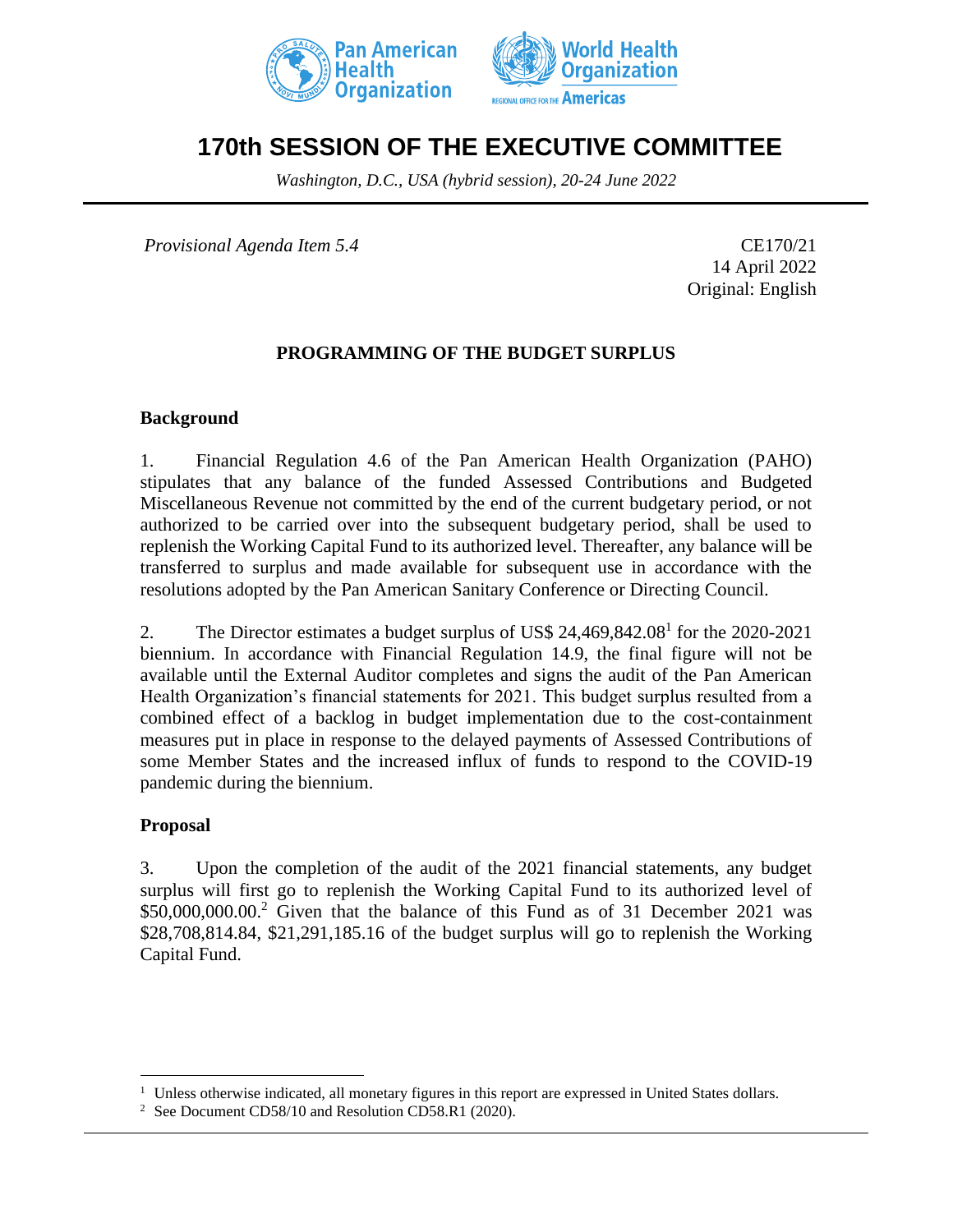4. The remainder funds are an opportunity to partially cover acute needs of the Organization. The Director proposes to fund the Master Capital Investment Fund in response to the needs regarding the maintenance of the buildings, the Headquarters Building Renovation Project considering the return to premises, and the need to strengthen the cyber security of our information systems.

5. According to PAHO Financial Regulation 4.6, the remaining funds may be available for subsequent use in accordance with the resolutions adopted by the Conference or Directing Council.

6. The proposed allocation of \$24,601,516.21 resulting from the 2020-2021 budget surplus of \$24,469,842.08 and a remaining balance of the Budgetary Surplus Fund of \$131,674.13 from prior biennia, is presented below in accordance with PAHO Financial Regulation 4.6:

| <b>Fund</b>                                      | <b>Amount</b><br>(US\$) |
|--------------------------------------------------|-------------------------|
| <b>Working Capital Fund</b>                      | \$21,291,185.16         |
| <b>Master Capital Investment Fund</b>            | \$3,310,331.05          |
| Real Estate Maintenance and Improvements Subfund | \$2,310,331.05          |
| <b>Information Technology Subfund</b>            | \$1,000,000.00          |
| <b>Total Proposed Allocation</b>                 | \$24,601,516.21         |

#### **Action by the Executive Committee**

7. The Executive Committee is invited to take note of this report, provide any recommendations it deems pertinent, and consider approving the proposed resolution presented in the Annex to this document.

Annex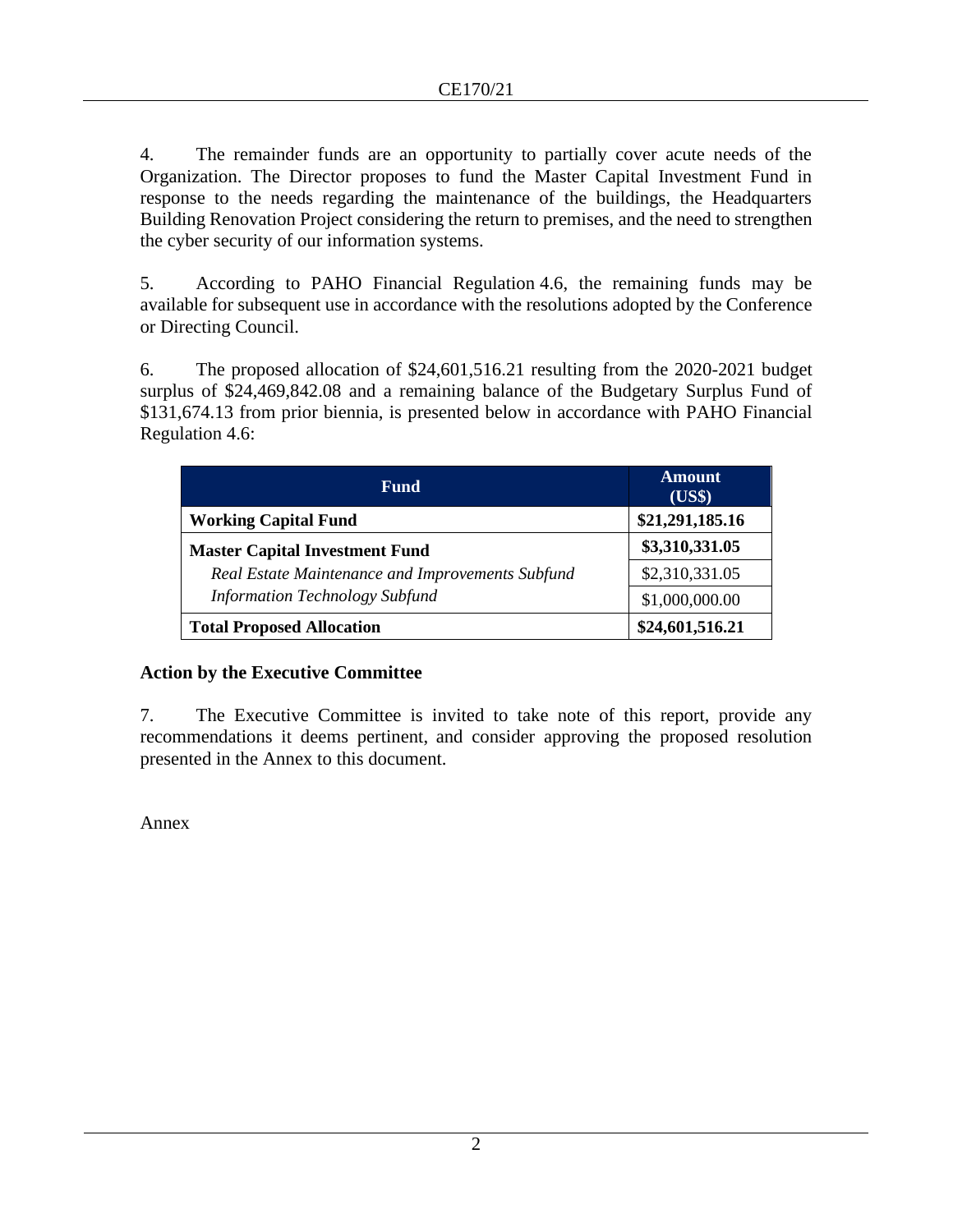



# **170th SESSION OF THE EXECUTIVE COMMITTEE**

*Washington, D.C., USA (hybrid session), 20-24 June 2022*

CE170/21 Annex Original: English

## *PROPOSED RESOLUTION*

## **PROGRAMMING OF THE BUDGET SURPLUS**

## *THE 170th SESSION OF THE EXECUTIVE COMMITTEE,*

(PP1) Having considered the report of the Director on the *Programming of the Budget Surplus* (Document CE170/21);

(PP2) Noting that the provisions of Financial Regulation 4.6 of the Pan American Health Organization stipulate that any balance of the funded Assessed Contributions and Budgeted Miscellaneous Revenue not committed by the end of the current budgetary period, or not authorized to be carried over into the subsequent budgetary period, shall be used to replenish the Working Capital Fund to its authorized level and, thereafter, any balance will be transferred to surplus and made available for subsequent use in accordance with the resolutions adopted by the Pan American Sanitary Conference or Directing Council,

## *RESOLVES:*

(OP) To recommend that the 30th Pan American Sanitary Conference adopt a resolution along the following lines:

## **PROGRAMMING OF THE BUDGET SURPLUS**

#### *THE 30th PAN AMERICAN SANITARY CONFERENCE***,**

(PP) Having considered the report of the Director on the *Programming of the Budget Surplus* (Document CSP30/\_\_\_),